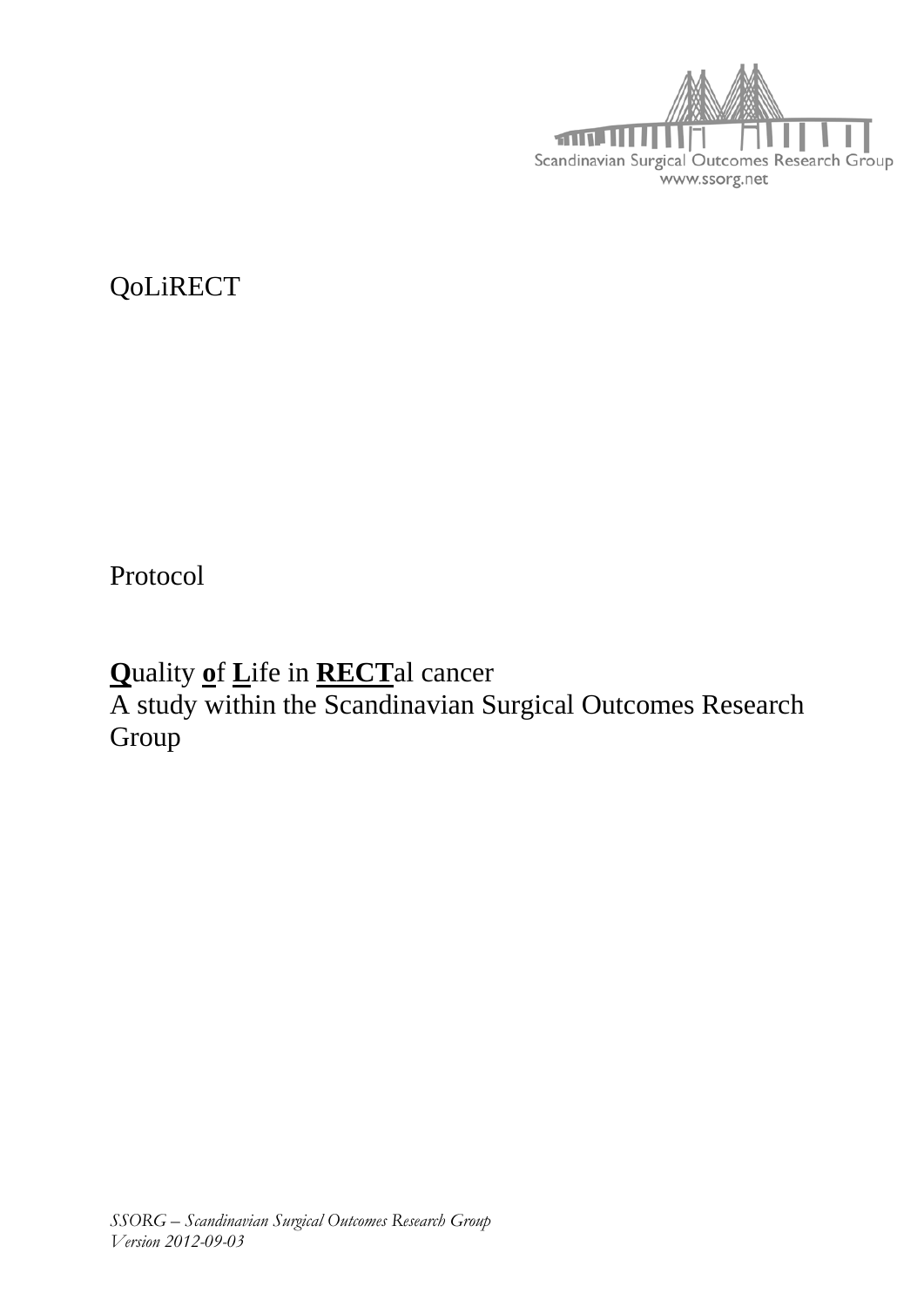# **CONTENTS**

| REGISTRATION |  |
|--------------|--|
|              |  |
|              |  |
|              |  |
|              |  |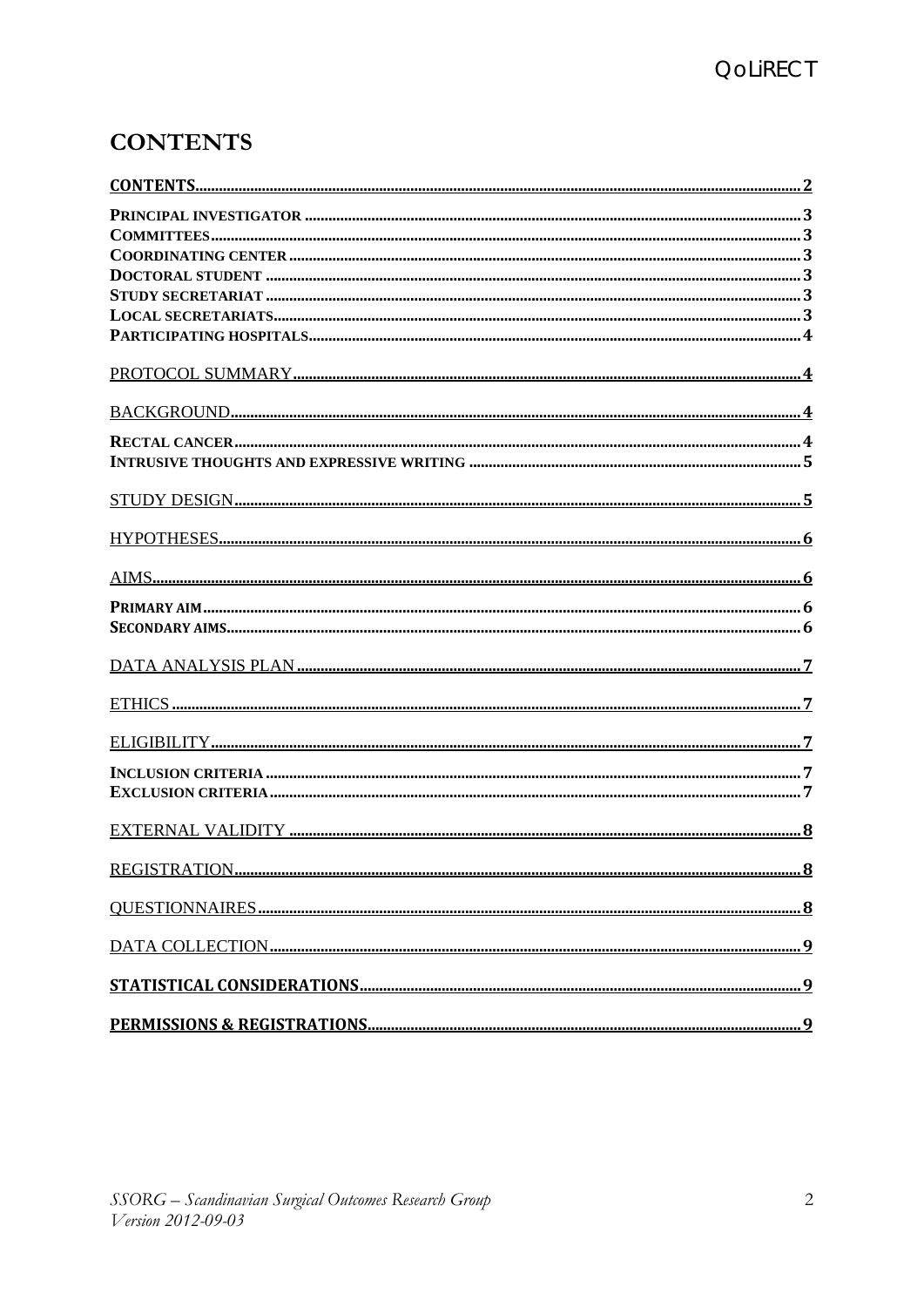## **ORGANISATION**

This study is registered at ClinicalTrials.gov. The principal investigator (PI) and deputy PI together must decide on any analyses of results prior to full inclusion. A plan for data analyses will be made by the steering committee well in advance of reaching full accrual of the study. After reaching accrual, all analyses, results and conclusions will be discussed in the steering committee, as will any publication issues.

### *PRINCIPAL INVESTIGATOR*

Principal Investigator: Eva Angenete, MD, PhD. Deputy Principal Investigators: Eva Haglind, MD, adj. Professor of Surgery and Jacob Rosenberg, MD, Professor of Surgery, Herlev Hospital/University of Copenhagen.

### *COMMITTEES*

## *Protocol committee*

The Scandinavian Surgical Outcomes Research Group (SSORG).

### *Steering committee*

Protocol committee and the local investigator at each participating hospital, if not a member of SSORG.

### *Writing committee*

Members of the protocol and steering committees who fulfil established criteria for "authorship" as well as doctoral/post.doc students working with the study.

### *Data monitoring committee*

Eva Haglind and Jane Heath, SSORG/Gothenburg.

#### *COORDINATING CENTER*

Department of Surgery, Sahlgrenska University Hospital/Östra.

*DOCTORAL STUDENT* 

Dan Asplund, MD.

#### *STUDY SECRETARIAT*

The study secretariat is located at SSORG, Sahlgrenska University Hospital/Östra. Contact persons: Elisabeth González, Eva Angenete.

The data collection and the data base will be at SSORG, Department of Surgery, Sahlgrenska University Hospital/Östra, Göteborg and using the INCA system at *Regionalt Cancercentrum Väst*. The SSORG/ Gothenburg secretariat will send the questionnaires to all patients, for details see below.

### *LOCAL SECRETARIATS*

In each participating hospital, a local investigator will be responsible for inclusion, control of internal validity, and participate in the steering committee.

*SSORG – Scandinavian Surgical Outcomes Research Group Version 2012-09-03*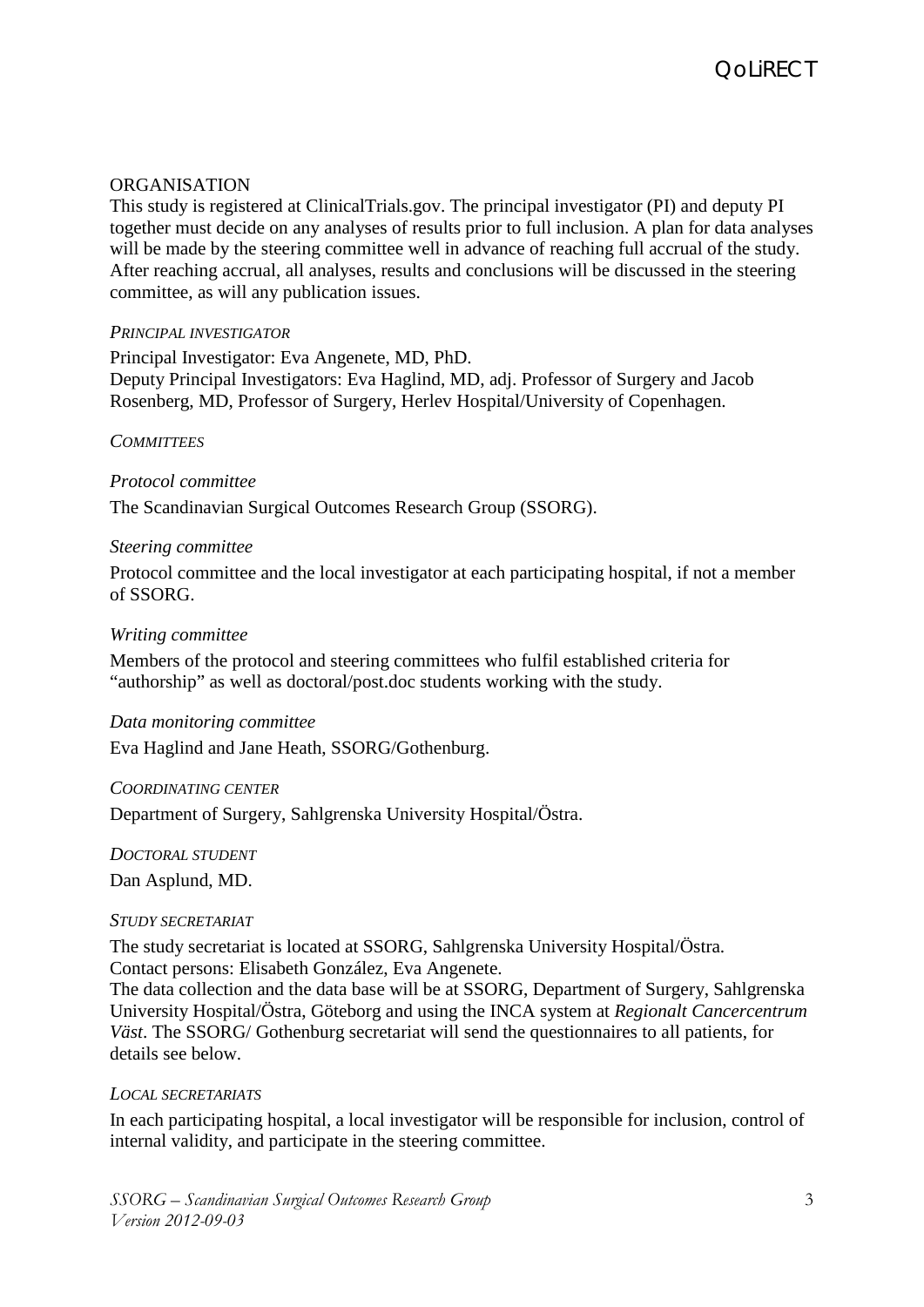### *PARTICIPATING HOSPITALS*

Surgical departments outside the SSORG network are welcome to join in the study. Participating hospitals should have an established unit for colorectal surgery, including rectal cancer surgery. A process should be instituted that ensures that all patients eligible for inclusion are asked about participation.

#### PROTOCOL SUMMARY

All patients presenting at participating hospitals during the recruitment period (two years) with a newly diagnosed rectal cancer, regardless of stage and planned treatment, will be eligible for inclusion. They will answer a questionnaire on health related quality of life, physical symptoms, functional impairments and socioeconomic status at diagnosis and after 12, 24 and 60 months. Clinical data including recurrence, survival, surgical treatment, oncologic result (pathology report) and adjuvant treatment will be collected from the national quality registry for rectal cancer.

#### BACKGROUND

#### *RECTAL CANCER*

Colorectal cancer is the second most common cancer in Swedish women (after breast cancer) and the third most common cancer in Swedish men (after prostate cancer and skin cancer[\)](#page-8-0)**<sup>1</sup>** . About one third of all colorectal cancers are situated in the rectum. Rectal cancer is more frequent in men than in women and is relatively uncommon before the age of 50. The prognosis for rectal cancer has improved over the last decades**[2](#page-8-1)** . Almost 60% of all patients survive more than five years, and because of advances in early detection and treatment, this number is expected to increase in the future<sup>1</sup>[.](#page-8-0) Treatment of rectal cancer varies depending on the stage of the disease at diagnosis. For some patients, operation is the only treatment. For others, surgery is combined with radiotherapy, chemotherapy or both. The two most common operative procedures are the sphincter-preserving anterior resection (AR) and the abdominoperineal excision (APE) – the latter results in a permanent colostomy. Patients with generalised disease at diagnosis receive palliative treatment, which may include chemotherapy and radiotherapy as well as surgery.

Rectal cancer comes with a high risk of local recurrence, i.e. return of the tumour within the pelvis after a presumed curative resection. Local recurrence is difficult to treat and often very painful and distressing for the patient. Some local recurrences will be candidates for second line surgery, as is also true for some distant metastases.

*SSORG – Scandinavian Surgical Outcomes Research Group Version 2012-09-03* 4 The aim of the QoLiRECT study is to increase the knowledge about symptoms, functional impairments, quality of life (QoL) and psychological and socioeconomic burden in an unselected population of rectal cancer patients. Symptoms such as incontinence, pain, fatigue and impaired sexual functio[n](#page-8-2)**<sup>3</sup>** are common with this disease. Bodily changes, caused by the treatment or the disease itself, may lead to functional impairments and psychological, social, emotional and economical restraints. Conventional outcome measures such as morbidity and survival reveal little about these things. Measuring health related quality of life is today a common and well established means to gain such information**[4-7](#page-8-3)** . A large number of different instruments (questionnaires) have been developed for this purpose. Some of the most wellknown are the EQ-5D, the SF-36 and the EORTC QLQ-C30**<sup>5</sup>** [.](#page-9-0) Our knowledge about the symptoms, functional impairments and QoL of rectal cancer patients is insufficient, especially in the longer perspective. Studies have often included only a selected part of the patient population, sample sizes have been small, compliance low and the QoL instruments used have typically produced results that are not intuitive or easy to grasp**<sup>8</sup>** [.](#page-9-1) The questionnaires to be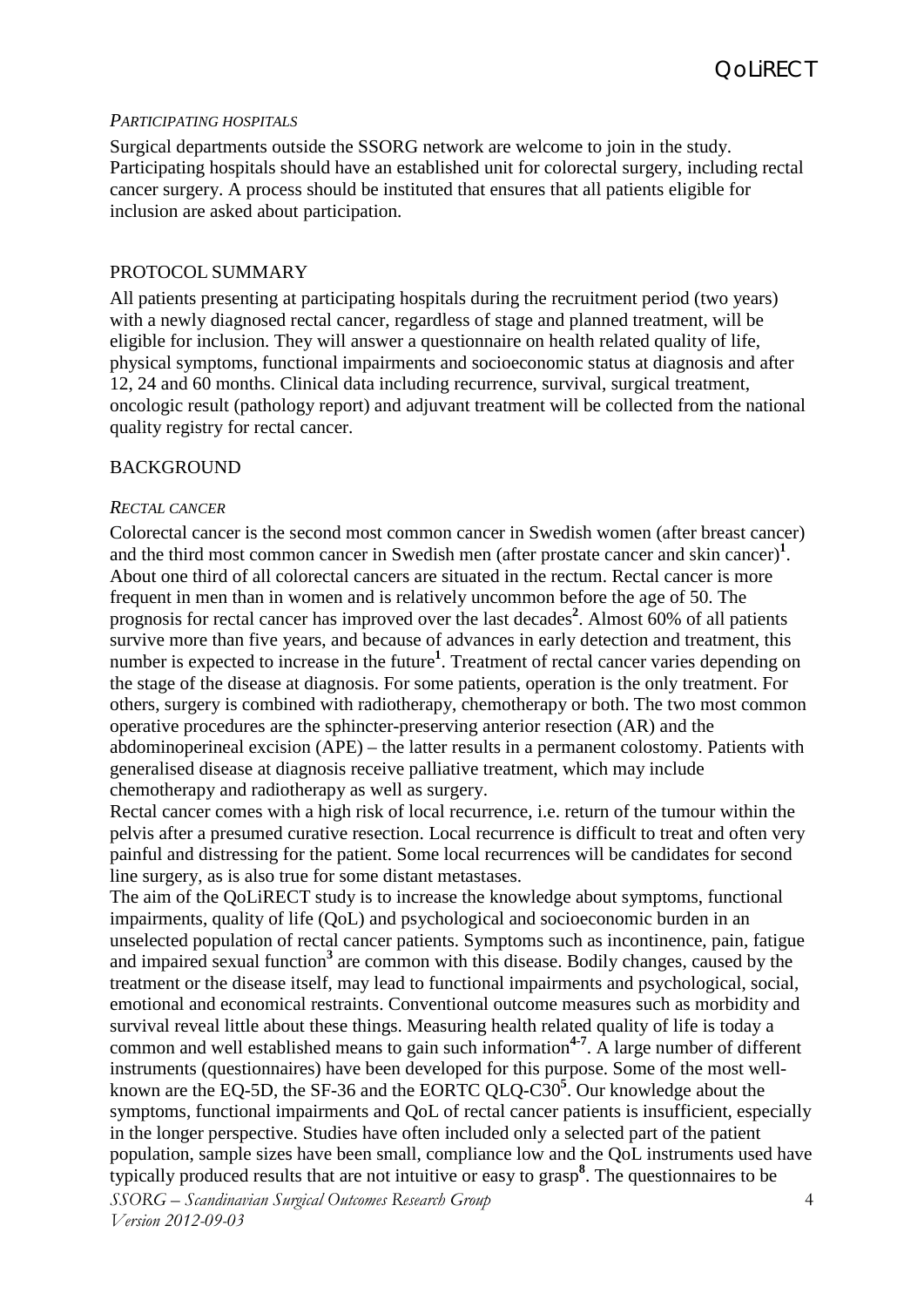used in this study are based on the principles developed by Steineck et  $al^{9-11}$ . They include detailed and very specific questions about bowel, urinary, sexual and stoma-related function, daily activities, pain, fatigue and psychological symptoms. Besides newly constructed questions on symptoms and QoL, the questionnaires include the EQ-5D and the Sense of Coherence (SOC) scale (KASAM in Swedish)**[12](#page-9-3)**.

Today, new surgical techniques are being explored in the treatment of rectal cancer**[13,](#page-9-4)[14](#page-9-5)**, and their effects on QoL, long term symptoms and functional results are unknown. The costs resulting from decreased QoL and defective functional results of treatment is another unexplored area. Treatment decisions are largely based on considerations of prolonged survival. Less attention is given to expected changes in QoL of the individual patient in relation to a suggested treatment. Patients may feel very differently about aspects on quality of life versus longevity and it may be that prolonged survival at any cost is not what the patient wants**[15](#page-9-6)**. This is something that needs to be addressed preoperatively to individualize treatment decisions. If the advances in rectal cancer treatment result in a significantly decreased QoL, it may have implications for our treatment strategies. The QoLiRECT study may generate new and deeper knowledge about the experiences of this patient population that may have implications for the fashioning of treatment and palliative care.

### *INTRUSIVE THOUGHTS AND EXPRESSIVE WRITING*

Psychosocial factors are essential determinants of a person's QoL. In this context, the concept of intrusive thoughts has received increasing attention. Intrusive thoughts are unwelcome, involuntary thoughts, images or ideas that are difficult to manage or suppress and may cause serious anxiety and distress. It is a well-known phenomenon in depression, obsessivecompulsive disorder, post-traumatic stress syndrome and other conditions. In cancer patients, intrusive thoughts about the cancer diagnosis and treatment have been found to be associated with a decreased OoL<sup>[16](#page-9-7)</sup>. Most studies on this subject have focused on prostate and breast cancer patients. Recently we found that intrusive negative thoughts were associated with worse quality of life among a group of Swedish men undergoing radical prostatectomy**[17](#page-9-8)**. Expressive writing is an intervention where individuals write privately about an event with emotional impact for a limited period of time (15-30 minutes) and repeat this for several days (e.g. 3 to 5 days). This brief intervention has been found to improve psychological and health outcomes in medical populations**[18](#page-9-9)[,19](#page-9-10)**. A few studies of expressive writing intervention has examined its effects on cancer patients**[20](#page-9-11)**. To explore the presence of intrusive thoughts in rectal cancer patients and their implications in relation to QoL will be a secondary objective of the QoLiRECT study.

### STUDY DESIGN

QoLiRECT is an explorative, prospective, longitudinal, non-interventional, international, multicenter study of health-related quality of life, physical symptoms, functional impairments and socioeconomic burden in rectal cancer patients. All patients presenting at participating hospitals during the recruitment period (estimated two years) with a newly diagnosed rectal cancer, regardless of stage and planned treatment, will be eligible for inclusion. Patients will be followed for 5 years. They will be asked to answer questionnaires at four different time points during follow-up: at diagnosis and after 12, 24 and 60 months. Clinical data, including recurrence, surgical treatment, oncologic result (pathology report) and adjuvant treatment will be collected from the national quality registry for rectal cancer in Denmark and Sweden. As these registries differ in some areas between the countries, additional data will be collected through short CRF:s (see below).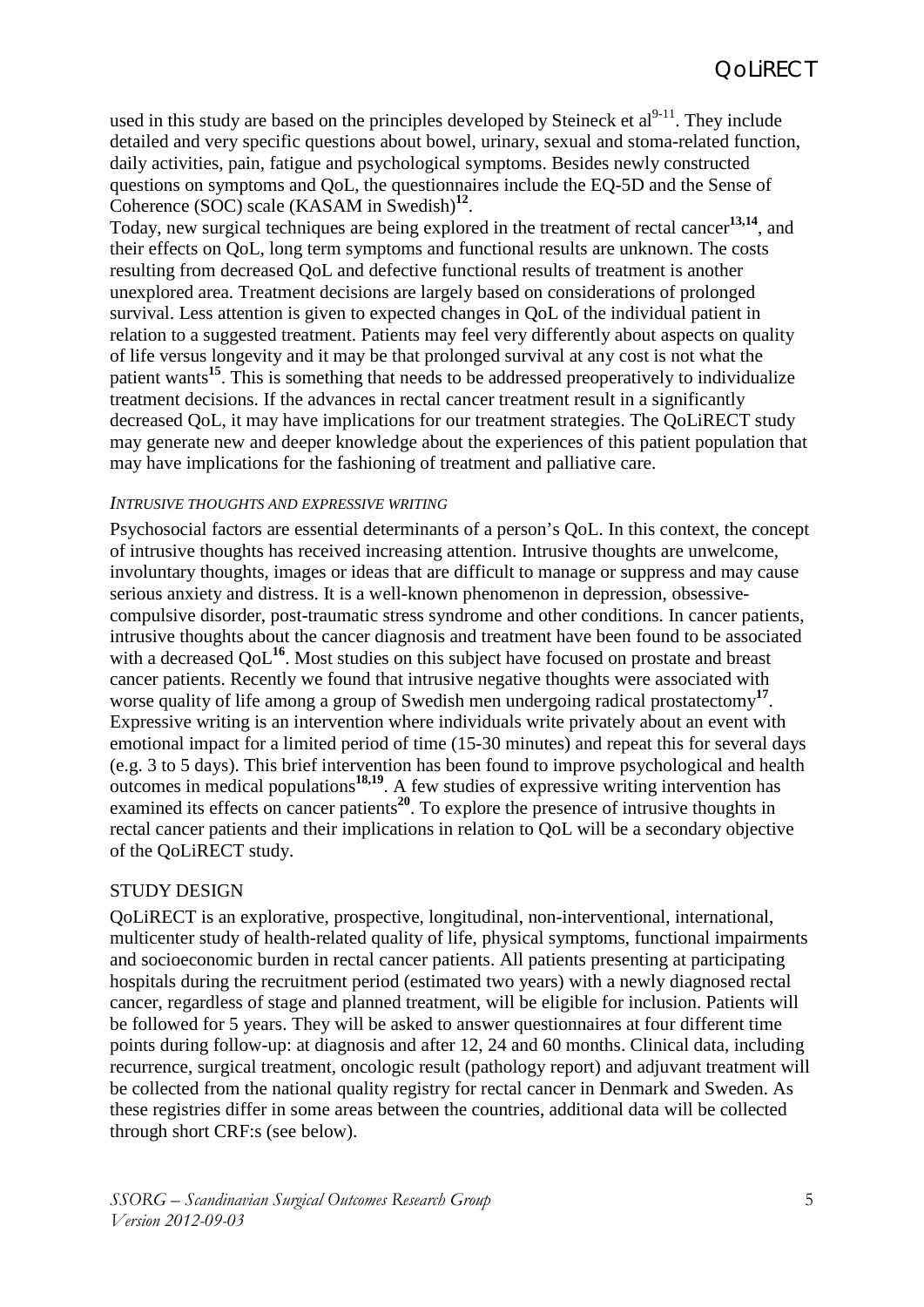# **HYPOTHESES**

- Rectal cancer and its treatment lead to decreased QoL
- Some treatment strategies causes lower OoL than others
- Rectal cancer-specific symptoms and treatment-specific effects influence QoL
- Some effects and symptoms have greater impact on QoL than others
- Functional impairments of rectal cancer patients influence QoL
- Psychological symptoms including intrusive thoughts influence QoL
- Stage of disease at diagnosis influences QoL during treatment and follow-up
- Patient expectations/experiences at diagnosis influence QoL during treatment and follow-up
- Patient expectation of cure of the rectal cancer influences QoL
- Gender, age and education level influence QoL during treatment and follow up
- High occurrence and intensity of intrusive thoughts about the rectal cancer diagnosis and its treatment is associated with lower QoL
- Early closure of temporary loop ileostomy after anterior resection is associated with higher QoL than late closure
- Pre-treatment QoL influences QoL during follow-up as well as survival
- Significant changes in symptoms and function may not be detected with conventional QoL instruments
- Our questionnaire may result in deeper understanding of the factors determining QoL than conventional QoL instruments and may lead to identification of areas for improvement in treatment and patient care

## AIMS

## PRIMARY AIM

• To describe QoL, symptoms and functional impairments in an unselected population of rectal cancer patients

## *SECONDARY AIMS*

- To explore potential differences in QoL, symptoms and functional impairments between subgroups of the population
- To identify symptoms, functional impairments and other risk factors that have great impact on QoL
- To identify patient and environmental factors with an impact on QoL
- To analyse how clinical factors like oncologic result of operation, morbidity, recurrence and survival influence QoL
- To identify areas of improvement in treatment and patient care
- To initiate interventional studies when appropriate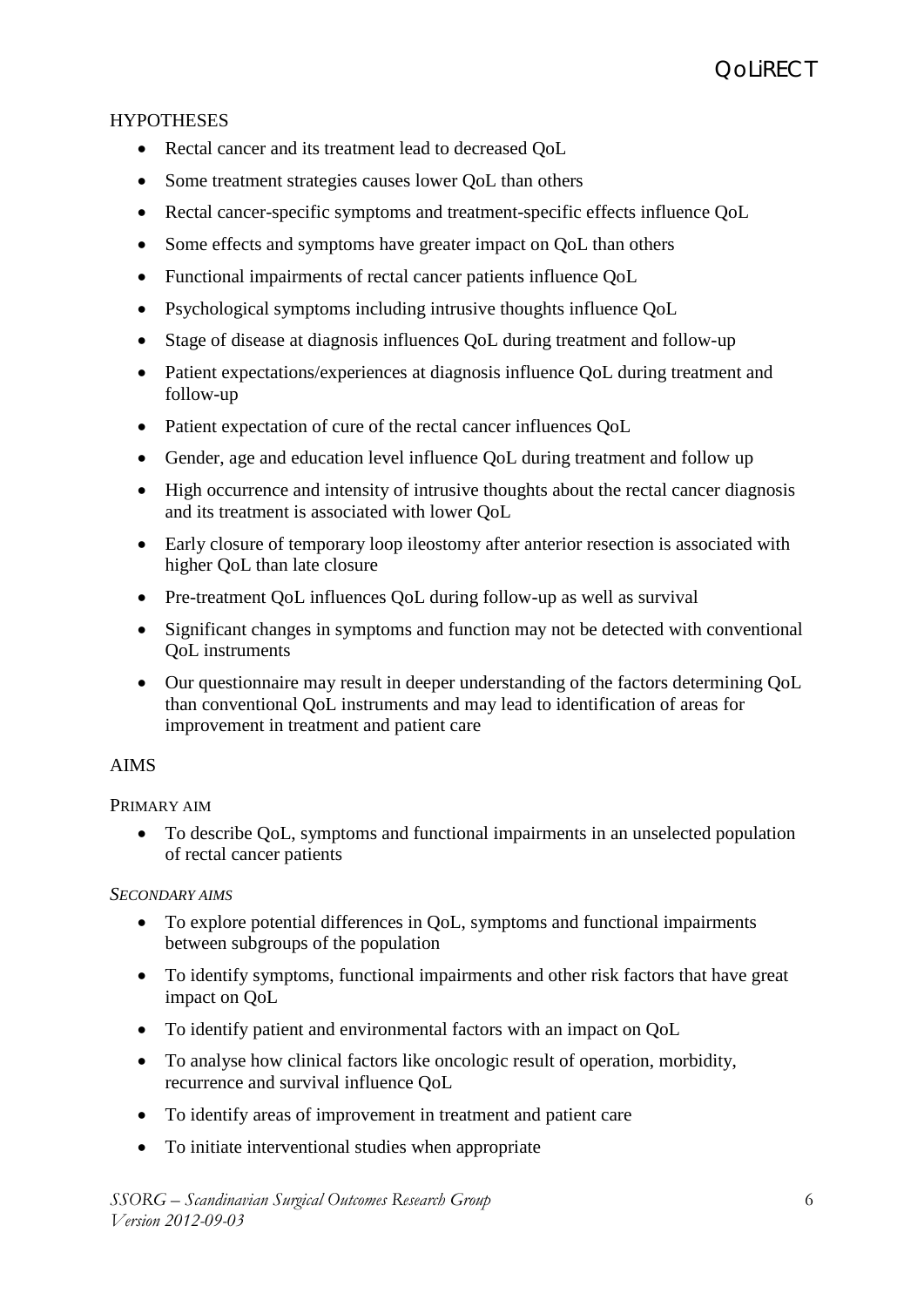- To generate basic descriptive data of the patient population, such as demography, socioeconomic data, disease stage at diagnosis, type of treatment, recurrence, survival etc
- To analyse health economy aspects of QoL and morbidity in the patient population
- To explore the presence and impact of intrusive thoughts on QoL in the patient population

## DATA ANALYSIS PLAN

- Demographic data (age, gender, education etc)
- Descriptive data (time from first symptom to diagnosis, disease stage at diagnosis, palliative treatment, anterior resection, abdominoperineal excision, stoma, radiation, adjuvant treatment, circumferential resection margin (CRM), radical operation, recurrence, survival etc.)
- Analysis of symptoms and functional impairments
- Analysis of QoL in relation to physical and psychological symptoms including intrusive thoughts and functional impairments
- Comparison of QoL, symptoms and functional impairments in subgroups of the population:
	- -Type of treatment
	- -Disease stage at diagnosis
	- -Palliative operation vs. non-operative palliation
	- -Stoma vs. no stoma
	- -Early vs. late closure of ileostomy
- Analysis of OoL in relation to preoperative expectations/experiences
- Health economy analysis of QoL and functional impairments

## **ETHICS**

This study has been approved by the Central Ethical Review Board in Sweden (EPN Dnr 595- 11). In Denmark, no ethical permission is needed for this study.

Eligible patients receive written and oral information about the study. Informed consent is obtained from each patient prior to inclusion. Patients remain free to withdraw their consent to participate in the study at will and at any time without giving their reasons.

# ELIGIBILITY

## *INCLUSION CRITERIA*

All patients presenting at the participating hospitals with a newly diagnosed rectal cancer, regardless of stage at diagnosis and plans for treatment, will be eligible for inclusion.

## *EXCLUSION CRITERIA*

Age below18 years at diagnosis. No informed consent received or withdrawal of informed consent.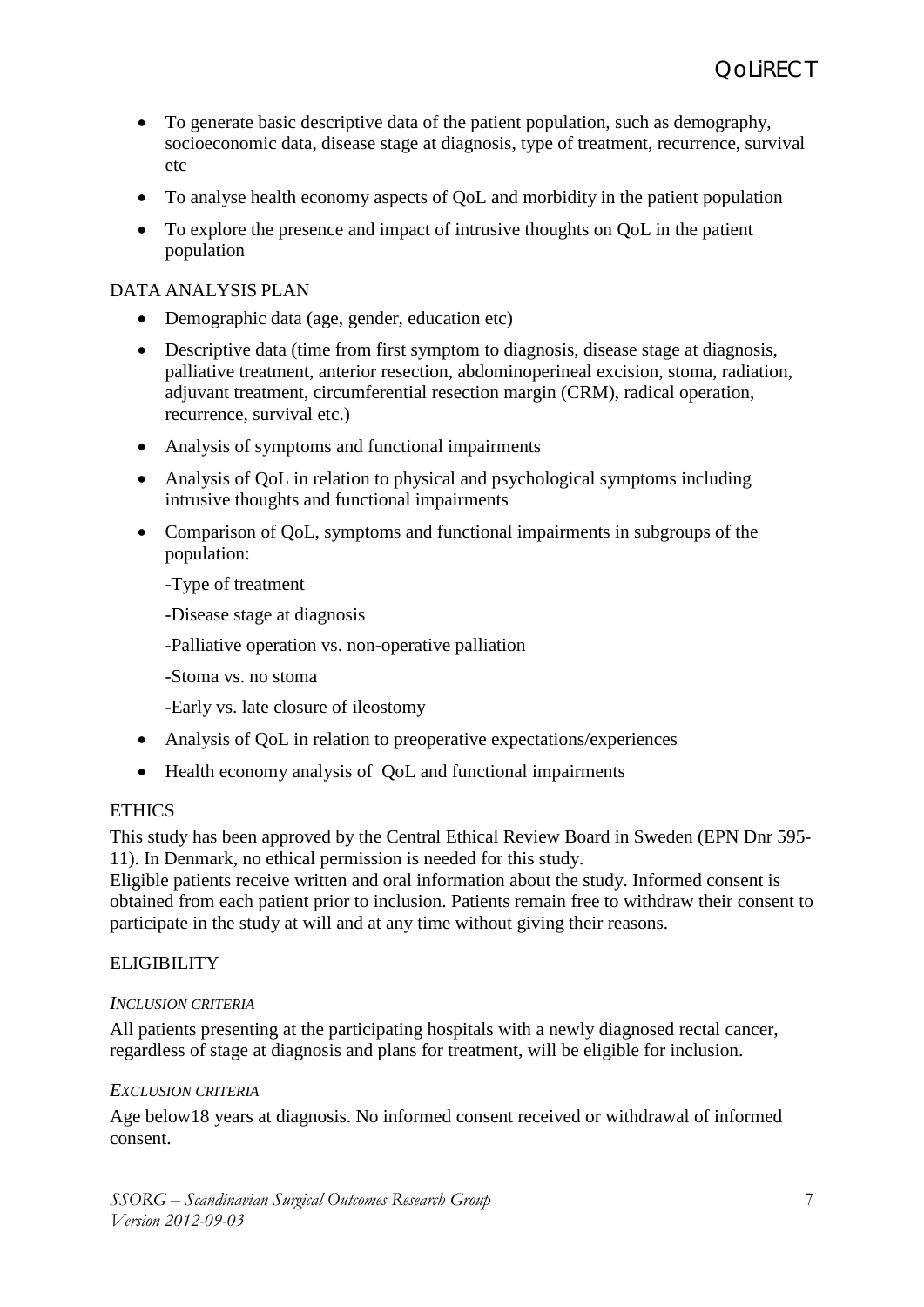# EXTERNAL VALIDITY

External validity is secured by the fact that virtually all rectal cancer patients in Sweden and Denmark are registered in the national quality registries for rectal cancer and through registration of all non-included patients in a "screening log" at each participating hospital.

## REGISTRATION

All newly diagnosed rectal cancer patients presenting at participating hospitals should be asked about participation. In general, patients should be informed about the study at their first visit to a Department of Surgery and asked for an informed consent at their second visit. The patient should have received full information about the treatment plan before inclusion. Full identity, address and telephone numbers are registered by telephone and fax to *Regionalt cancercentrum väst* (RCCV) in Gothenburg, where the inclusion data base is kept. This data enables SSORG/Gothenburg to contact patients and to send out questionnaires. All newly diagnosed rectal cancer patients should be registered in the "screening log". The "screening log" is kept at each participating hospital and reported quarterly to the study secretariat. The reason for non-inclusion or exclusion should always be noted. Patients who do not wish to participate are registered as "no consent" by initials, clinical stage at presentation, age and gender. Missed patients are registered as "missed" in the same manner, i.e. by initials etc. The study secretariat will keep a list of all patients with rectal cancer who do not fulfil inclusion criteria or have been excluded or missed. Lists of patients included at each participating hospital will be sent to the respective local investigator. If the patient wants to withdraw her/his earlier consent, all data regarding her/him will be deleted. Patients who do not answer questionnaires are asked if they want to quit the study. If so, no further information will be collected and the patient will be asked if all data collected so far should be deleted or can be kept.

All included patients should be registered in the respective national quality registry for rectal cancer.

## QUESTIONNAIRES

Patients will answer questionnaires:

- At diagnosis, i.e. at presentation of a plan for the treatment
- At 12 months after start of the treatment
- At 24 months after start of the treatment
- At 60 months after start of the treatment

The questionnaire has been constructed based on a concept developed by Steineck et al<sup>[9-11](#page-9-2)</sup>. It contains detailed questions about the quality, frequency, intensity and duration of rectal cancer-specific symptoms as well as questions on functional impairments, psychological symptoms, socioeconomic status and demography. The questionnaire is based on in-depth interviews with rectal cancer patients and has been tested for face validity. To facilitate health economy analyses and comparison with the general population, a

commonly used generic instrument, EQ-5D, has been included in the questionnaire. It also includes the Sense of Coherence (SOC) scale (KASAM in Swedish) [12.](#page-9-3)

We believe that this questionnaire may provide a deeper understanding of a person's QoL than many of the established instruments**[9](#page-9-2)** , and make possible the analysis of QoL in relation to rectal cancer-specific symptoms.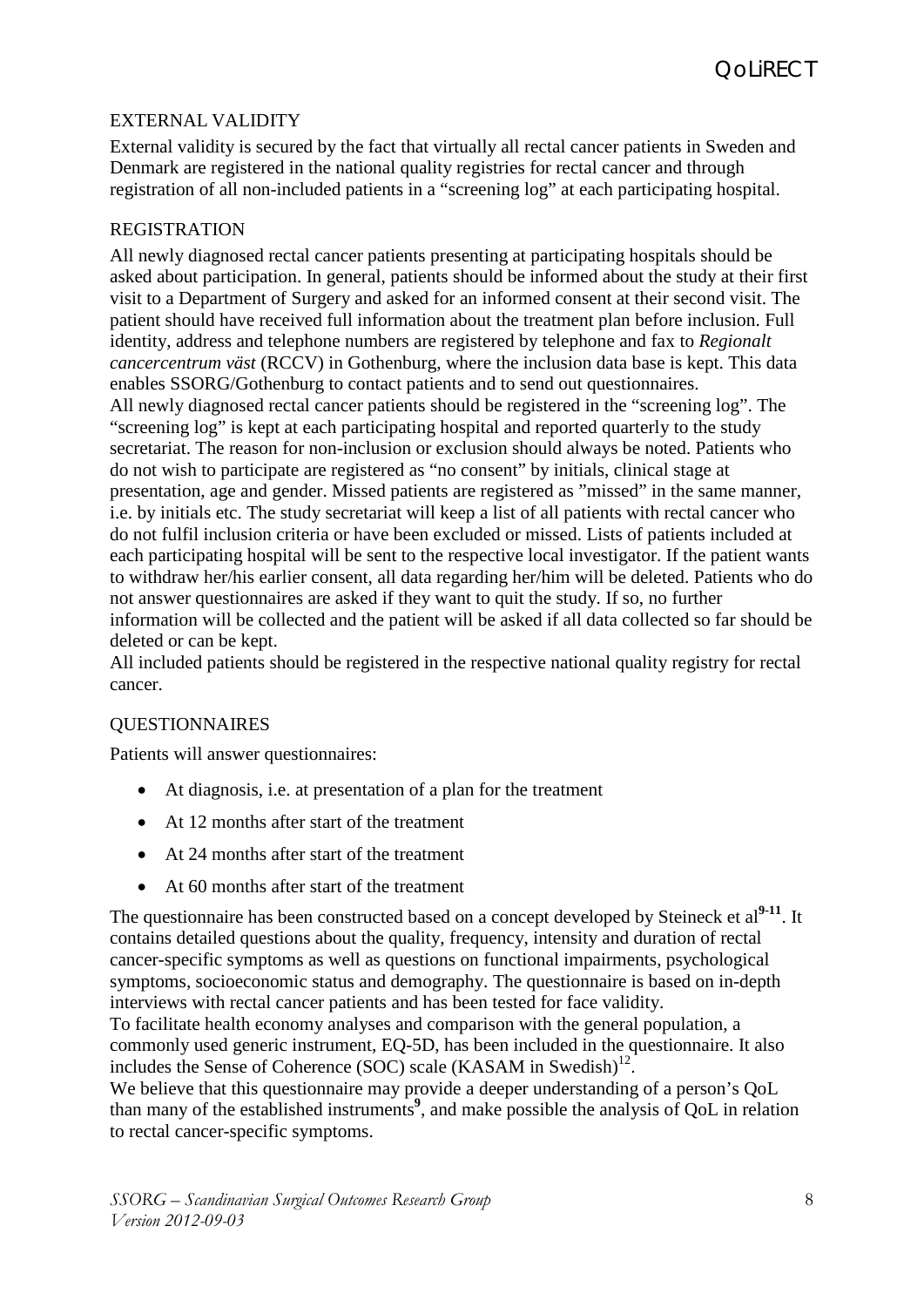## DATA COLLECTION

The study secretariat at SSORG/Gothenburg, Sahlgrenska University Hospital/Östra handles routines for sending out of all questionnaires: 0, 12, 24 and 60 months after inclusion and reminders. The first questionnaire will be sent out as soon as the patient has been registered in the inclusion data base. Each questionnaire is given a patient specific code. The questionnaires are returned to the study secretariat and collected data is stored within the Sahlgrenska University Hospital, on a server within the hospital IT system, using the inherent security system. Data from the national quality registries for rectal cancer will be retrieved and added. Data may be used for analysis and publication from time "0" as soon as full accrual has been reached, from time "12 months" when all included patients have passed that time point etc. Data can only be analysed or copied from the database by decision of the principal investigator and the deputy principal investigators together. All such decisions should be discussed by the steering committee. The database is registered at "personuppgiftsombudet", Sahlgrenska University Hospital (register-id 29724). Monitoring of collected data and compliance to the study protocol is achieved through contacts with the local investigators and annual visits to participating departments.

Clinical and oncologic data is collected from the national quality registries in Sweden and Denmark. In Sweden, the quality registry does not include any details about the perineal part of the abdominoperineal excision procedure; for this reason, a very short CRF will be completed by the operating surgeon at the time of operation in Sweden. Data that is not included in the Danish registry will be collected quarterly from patient charts at each participating Danish hospital by an external examiner.

## STATISTICAL CONSIDERATIONS

Depending on tumour stage at presentation, the study population of 1500 patients will fall into the following subgroups: palliative treatment, long preoperative chemo-radiation treatment, abdominoperineal excision and anterior resection. The estimated number of patients in each group is 300, 100, 250 and 850, respectively. This will allow for prevalence estimation of health related factors with differences between groups down to 15 percent, even between the smaller subgroups, with a statistical power of 80 percent. This estimate is based on binominal distribution approximation with a prevalence of 50 percent and significance of 5 percent.

# PERMISSIONS & REGISTRATIONS

Ethical approval: EPN Dnr 595-11 PUL register-id: 29724 Permission to use EQ-5D and SOC (KASAM) has been obtained.

## LITERATURE

<span id="page-8-0"></span>1. Johansson E. Cancer i siffror 2009. In: Socialstyrelsen, ed.; 2009.

<span id="page-8-1"></span>2. Birgisson H, Talbäck M, Gunnarsson U, Påhlman L, Glimelius B. Improved survival in cancer of the colon and rectum in Sweden. European Journal of Surgical Oncology 2005;31:845-53.

<span id="page-8-2"></span>3. Schmidt C, Daun A, Malchow B, Kuchler T. Sexual impairment and its effects on quality of life in patients with rectal cancer. Deutsches Arzteblatt international 2010;107:123-30.

<span id="page-8-3"></span>4. Testa MA, Simonson DC. Assesment of quality-of-life outcomes. N Engl J Med 1996;334:835-40.

*SSORG – Scandinavian Surgical Outcomes Research Group Version 2012-09-03*